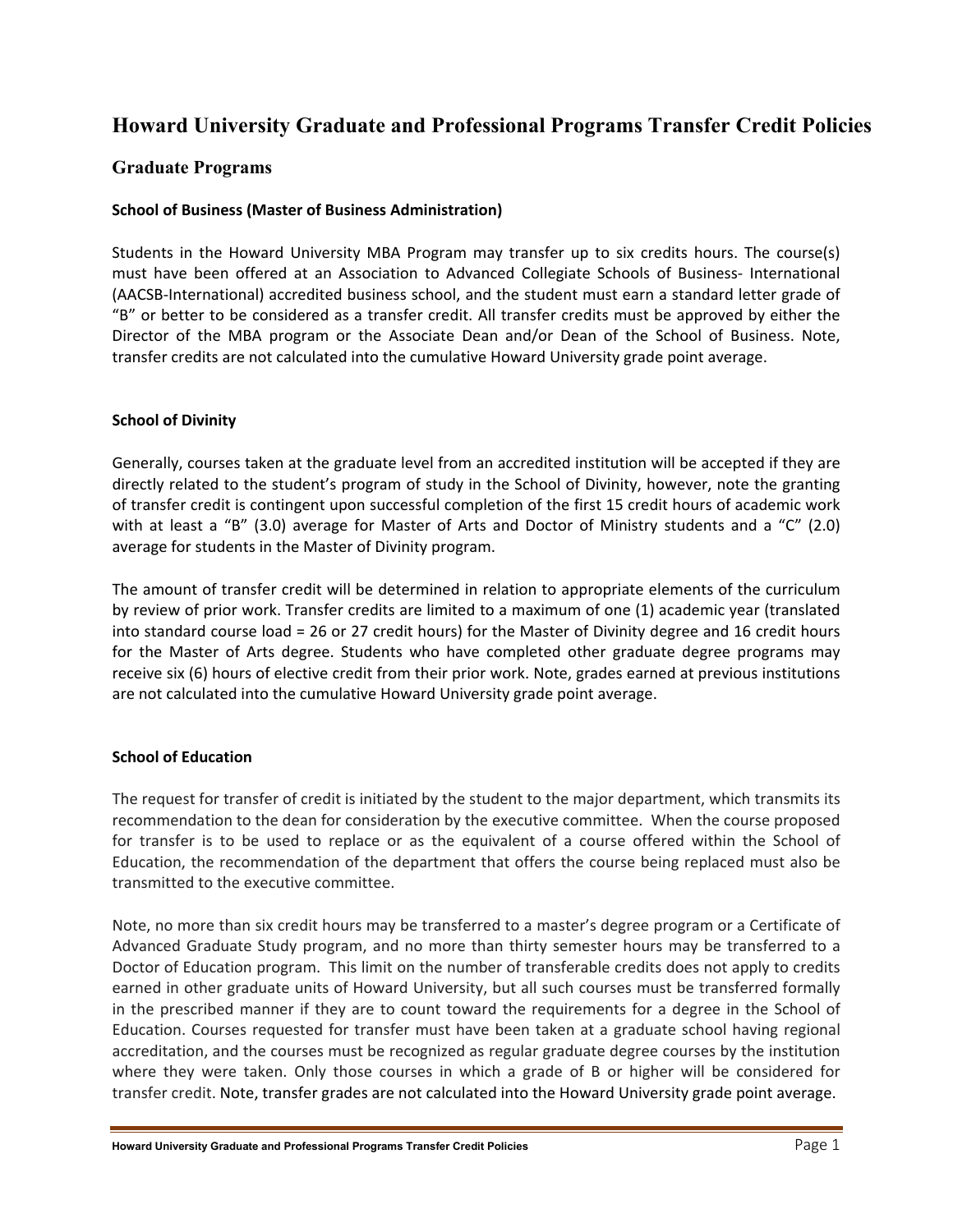#### **Graduate School**

 Graduate Program course work completed at another institution may be approved for transfer credit provided the courses to be transferred were not used to satisfy requirements for a degree. Note, no more than six credit hours may be transferred to a master's degree and only those courses in which a grade of B or higher will be considered for transfer credit.

#### PhD students:

 Students holding a Master's degree from a recognized accredited institution may transfer no more than 24 graduate course credits with a grade of B or better into the Ph.D. program. If a doctoral candidate is requesting to transfer 24 hours from an earned master's degree, those hours are placed on the candidacy application. Note, transfer grades are not calculated into the Howard University grade point average. Students holding a bachelor's degree who were admitted directly into the Ph.D. program may transfer a maximum of 18 hours of graduate credits into the Ph.D. program.

 An official transcript listing the courses must be attached to the Transfer of Credit form. Note, transfer grades are not calculated into the Howard University grade point average.

#### **School of Social Work**

 Credits deemed appropriate may be transferred for graduate courses taken within five years of enrollment from an accredited graduate social work program or other relevant program when grades of "B" or better have been earned. Credit for social work practice methods and field education courses will be transferred from CSWE accredited social work programs only. The School of Social Work does not grant course credit for life experience or previous work experience.

 Students seeking transfer credits for graduate courses in related disciplines whose content are equivalent to the content of courses in the M.S.W. curriculum must submit course descriptions to the Admissions Office upon acceptance for admission by the School. These courses must be reviewed and approved by the chairperson of the respective content sequence within the School, or by the Associate Dean or Dean's designee. This process must be completed by the end of the initial semester of enrollment.

 A maximum of 30 graduate credit hours may be earned/awarded through Challenge Examination and/or transfer credits. Those who qualify in these categories must meet the School's residency requirement of 30 credit hours earned in the Howard University School of Social Work M.S.W. Program. Note, transfer credits are not calculated into the Howard University grade point average.